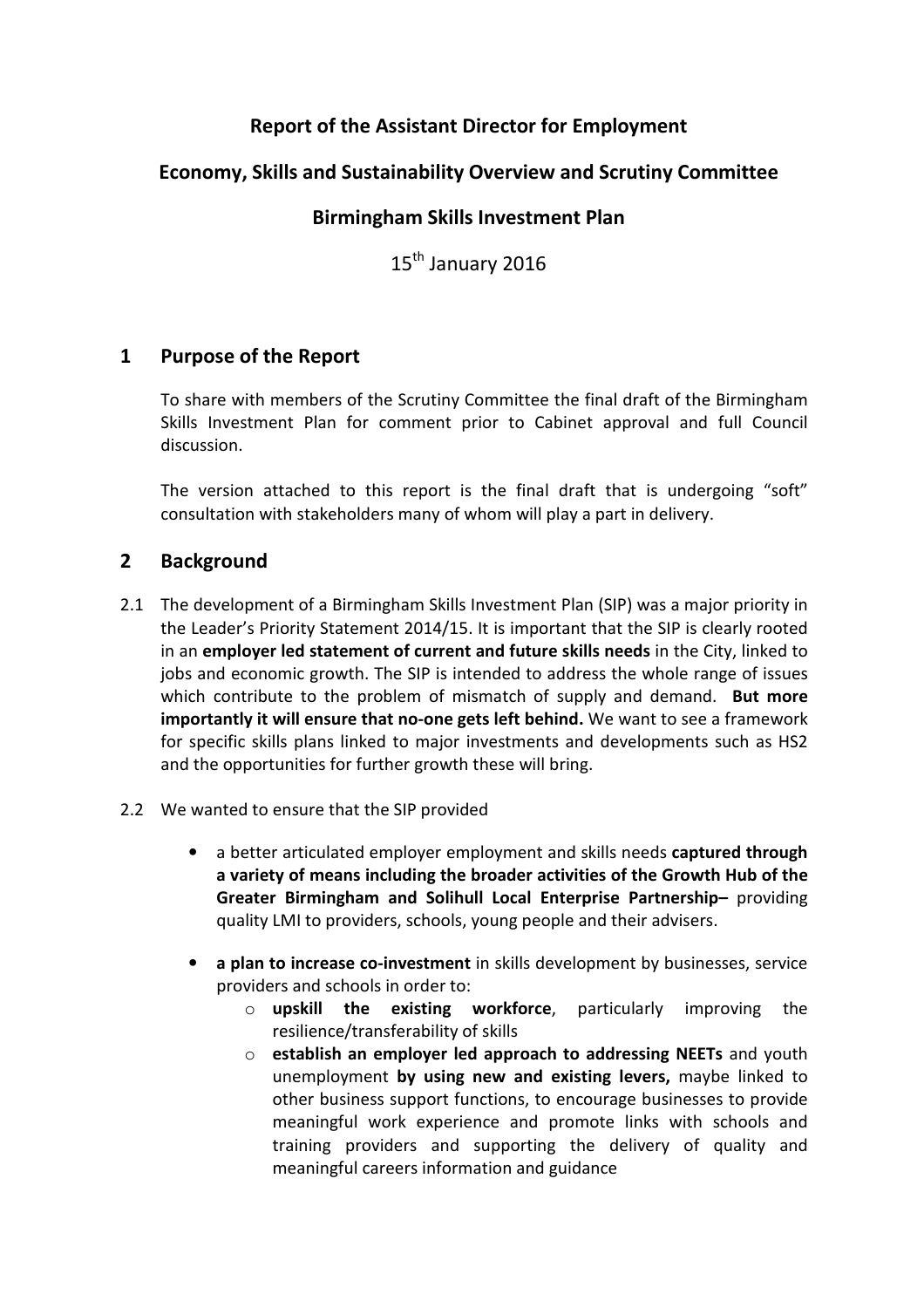- $\circ$  improve responsiveness of training providers to new and future skills needs by encouraging collaborative and flexible approaches to delivery – including the Birmingham Adult Education Service
- $\circ$  facilitating improved pathways into employment through activities which seek to "level the playing field" for those communities with low skills and attainment and furthest away from the Labour Market.

# 3 Context

- 3.1 The context for the development of the SIP is set against a complex interaction of social and economic strategies to encourage the retention of skills within the City, the engagement of young people and the attraction of new and growing businesses to Birmingham through the inward investment activity of Marketing Birmingham and the Greater Birmingham and Solihull Local Enterprise Partnership. It will support the delivery of the Birmingham Youth Promise and align with the work developing out of the Kerslake Review published in December 2014.<sup>1</sup>
- 3.2 Although the Skills Investment Plan is Birmingham specific, the model could be expanded and adopted more widely across the GBSLEP and the wider combined authority area given the recent announcement of the West Midlands Combined Authority Devolution Deal. The Greater Birmingham and Solihull LEP were actively involved in the commissioning of the SIP. We have passed the draft document back to the LEP and the Combined Authority (CA) leads for comment. Within the context of the devolution deal and CA we are aware and mindful of the functional economic area. But as a partner local authority the Birmingham SIP has set down the scope and nature of Birmingham's skills and employability challenges. It presents an opportunity to provide an overview of those areas ripe for channelling future investment.
- 3.3 The SIP will align with the wider growth ambitions articulated through the developing transport infrastructure (HS2 and Midland Metro extension), the Enterprise Zone and the developments in key growth sectors, all of which will create jobs and skills needs across the wider sub-region. In particular we wish to see skills plans aligned to all major infrastructure developments.
- 3.4 The SIP will inform the GBSLEP focus on the delivery of £109m (excluding YEI<sup>2</sup>) of ESF across the whole LEP area, a significant resource that the LEP will be able to influence to deliver priorities over the next 7 years.

 $\overline{\phantom{0}}$ 

<sup>1</sup> https://www.gov.uk/government/news/kerslake-report-birmingham-council-must-radically-improve

<sup>&</sup>lt;sup>2</sup> Youth Employment Initiative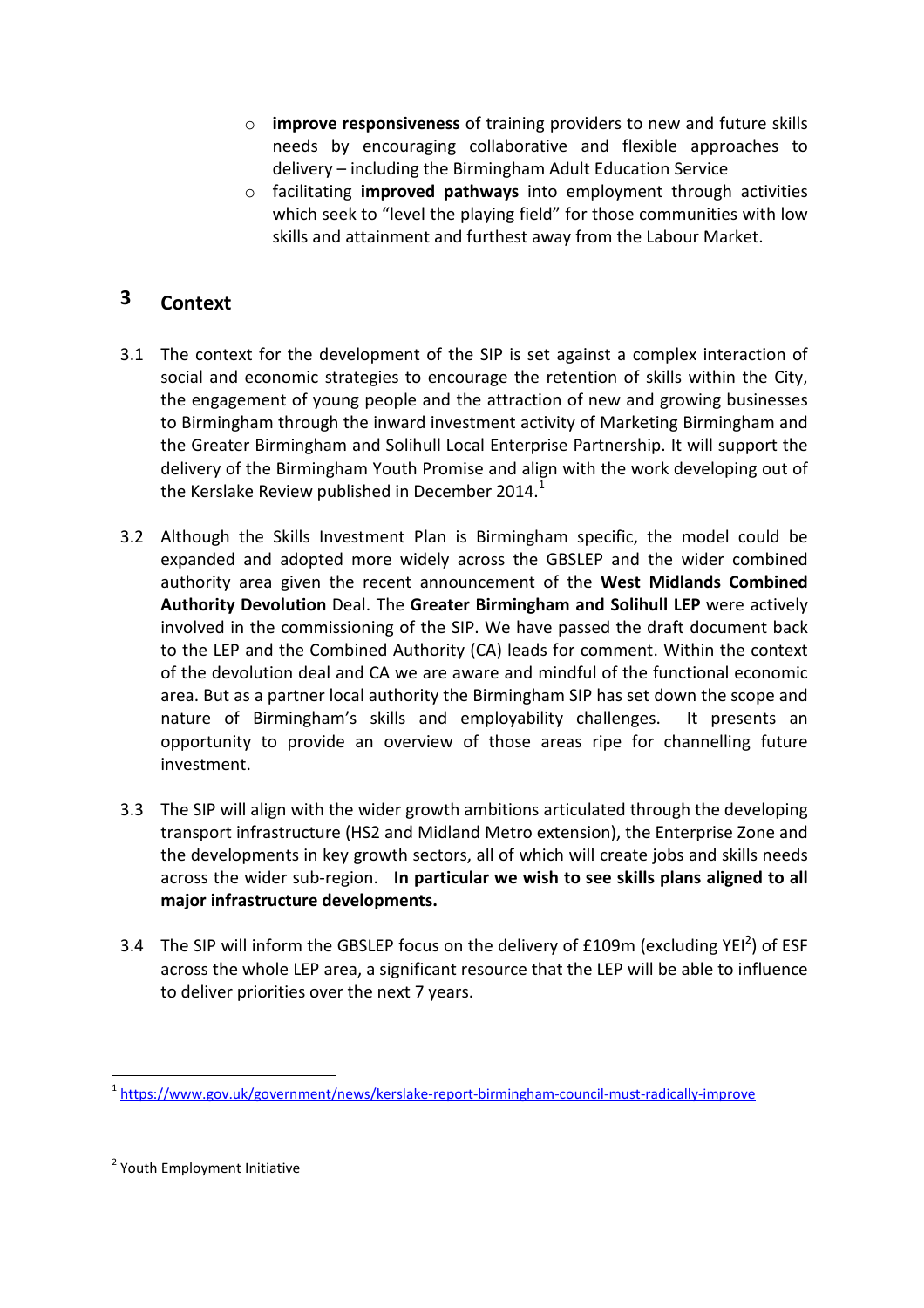## 4 Developing the SIP

- 4.1 Following a full tender process, the Centre for Economic and Social Inclusion (CESI) was appointed to develop the SIP. This has been done in consultation with a wide range of stakeholders under the guidance of a Steering Group chaired by the Cabinet Member for Skills, Learning and Culture. Steering Group members included providers of Further and Higher Education, the Chamber of Commerce, community and voluntary sector, Skills Funding Agency and DWP.
- 4.2 We asked CESI to consult on and point the direction to working with partners to facilitate improved brokerage on apprenticeship opportunities for young people to improve the operation of the local skills and employment market by drawing together the recruitment activity of the City Council (as an employer) and other engaged employers – through procurement, planning and FDI – providing the "go to" place for employers to recruit young people (initially) looking for work.
- 4.3 We now have a final draft that we are happy to "soft" circulate for further comments. The SIP is broken into 2 documents:
	- a high level statement
	- a technical annex that will provide the full evidence base.

The documents still require some tweaks to respond to the comments of some of our key stakeholders, and some refinement in terms of the nuances contained within. With these caveats, the documents attached are as they stand prior to the "tweaking".

 Following discussion at Executive Management Team in December we now wish to strengthen the following areas:

- sector focus clarified
- appropriately articulated links to skills and reducing dependency on out of work benefits
- explicit reference to young people with disabilities
- explicit reference to enterprise skills

### 5 What next?

- 5.1 The SIP is a 10 year plan, and it is not simply new money. It is about how we're investing what we have to transform the culture and behaviours of those with the spending power. With the advent of the Combined Authority spending decisions will, to some degree, lie with the local authorities and the LEPs. This represents a fundamental shift from the current status quo.
- 5.2 We are looking to hold follow-on consultative workshops with stakeholders to identify priorities for action, timescales and lead responsibilities. It is important to